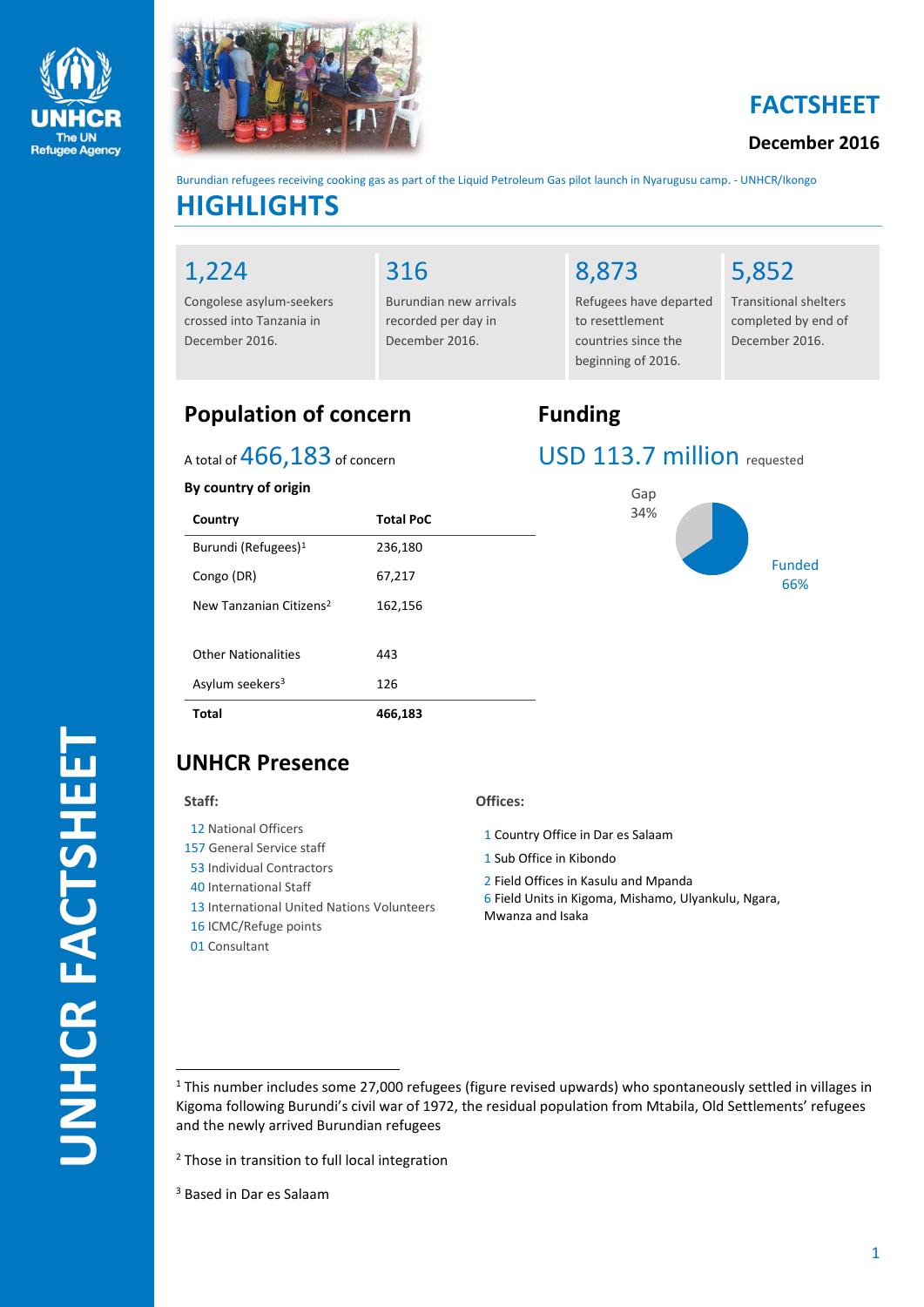# **MAP OF UNHCR PRESENCE IN TANZANIA**

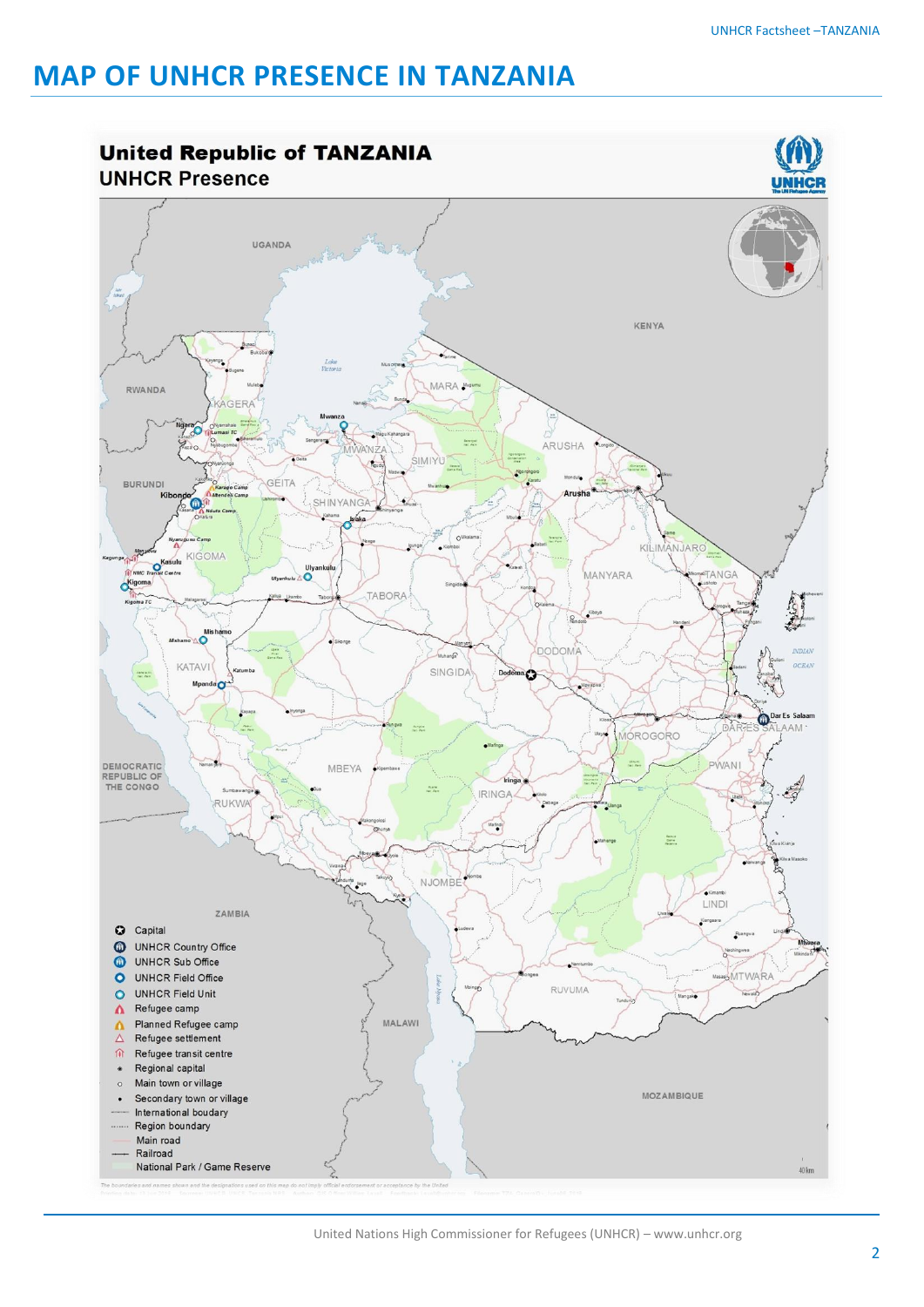# **WORKING WITH PARTNERS**

- UNHCR works closely with other UN agencies through the UN Reform, Delivering as One initiative and participates in the UN Development Assistance Plan (UNDAP II) 2016-2021, under the Resilience Thematic Results Group. Within this group, UNHCR undertakes action to ensure that a joint vision of protection-sensitive and solutions-oriented assistance to refugees and asylumseekers is delivered in line with international norms and standards. UNHCR also works with the Ministry of Home Affairs (MHA), its direct Government counterpart in Tanzania, while maintaining excellent and productive relations with other Government entities as well as NGO partners.
- Under the Refugee Coordination Model (RCM), UNHCR leads and coordinates the response to the Burundi refugee emergency in Tanzania. The RCM is intended to provide an inclusive platform for planning and coordinating refugee response in order to ensure that refugees and other persons of concern receive the protection and assistance they require through the collective efforts and capacities of all partners involved.

# **MONTHLY DEVELOPMENTS**

 The UNHCR High Commissioner's Special Task Force on the Comprehensive Refugee Response Framework (CRRF) comprising Mr. Daniel Endres, Director, Comprehensive Refugee Response and Mr. Johannes Tarvainen, External Relations Officer were on mission to Dar es Salaam from 14 - 16 December 2016 to introduce, and jointly discuss, the implementation of the CRRF in Tanzania with a number of key stakeholders. The overall objective of the mission was to support the UNHCR Representation in Tanzania to develop and initiate the CRRF pilot in 2017. Their mission follows the adoption of the New York Declaration by the UN General Assembly in September 2016, which called on UNHCR to develop and initiate the application of the CRRF in close collaboration with relevant states, other UN agencies and stakeholders. To take this work forward, the UNHCR High Commissioner for Refugees, Mr. Filippo Grandi established a dedicated Task Force to help him develop and initiate the CRRF in a range of situations.Through the CRRF the aim is to ease pressure on refugee hosting countries involved, to enhance refugee self-reliance, expand access to third country solutions and to support conditions in countries of origin for return in safety and dignity.

Some of the key outcomes of their mission include an agreement by the Government of Tanzania to consider the following as immediate next steps: (i) Establishment of coordination mechanisms at all levels (National, Regional and District), i.e. Task Forces or Secretariat, to roll-out the CRRF in Tanzania; (ii) Align Tanzania's Refugee Policy/Refugee Act with the CRRF; and (iii) Identify soft projects that will act as a pilot immediately. Education and health projects were agreed in principle. Donors and the UN agencies supported the implementation of the CRRF in Tanzania overall. It was agreed by the mission that concrete steps need to be actioned to ensure that the Operation implements the CRRF pilot in 2017 without compromising the ongoing operational priorities. This will entail, among others, the allocation of additional resources in support to the Operation.

# **MAIN ACTIVITIES**

#### Protection

- Some 9,089 newly arrived Burundians crossed into Tanzania during the course of December 2016, at an average daily arrival rate of 316 individuals. Meanwhile, 1,224 Congolese asylum-seekers arrived in Tanzania during the course of the month at an average daily arrival rate of 39 individuals. The growing population of new arrivals continues to put pressure on the existing facilities in the refugee camps. UNHCR and partners continue to respond and plan for the increasing numbers albeit constrained by the challenge of additional land.
- Nyarugusu camp, whose population had increased to 131,314 individuals by the end of December 2016, needs to be decongested through continuation of the relocation exercise, which was suspended in July 2016 to prioritize for new arrivals from border entry points. However, the resumption of relocation activities depend on a decision from the Government of Tanzania for additional land. As such, advocacy efforts continue with the Government for the urgent allocation of additional camp sites.
- The 112<sup>th</sup> session of the National Eligibility Committee (NEC) reviewing status determination commenced its sitting on 5 December 2016 and concluded on 17 December 2016. A total of 235 cases/families consisting of 456 individuals were reviewed out of the 247 cases (536) individuals scheduled. The rest were 'no shows'.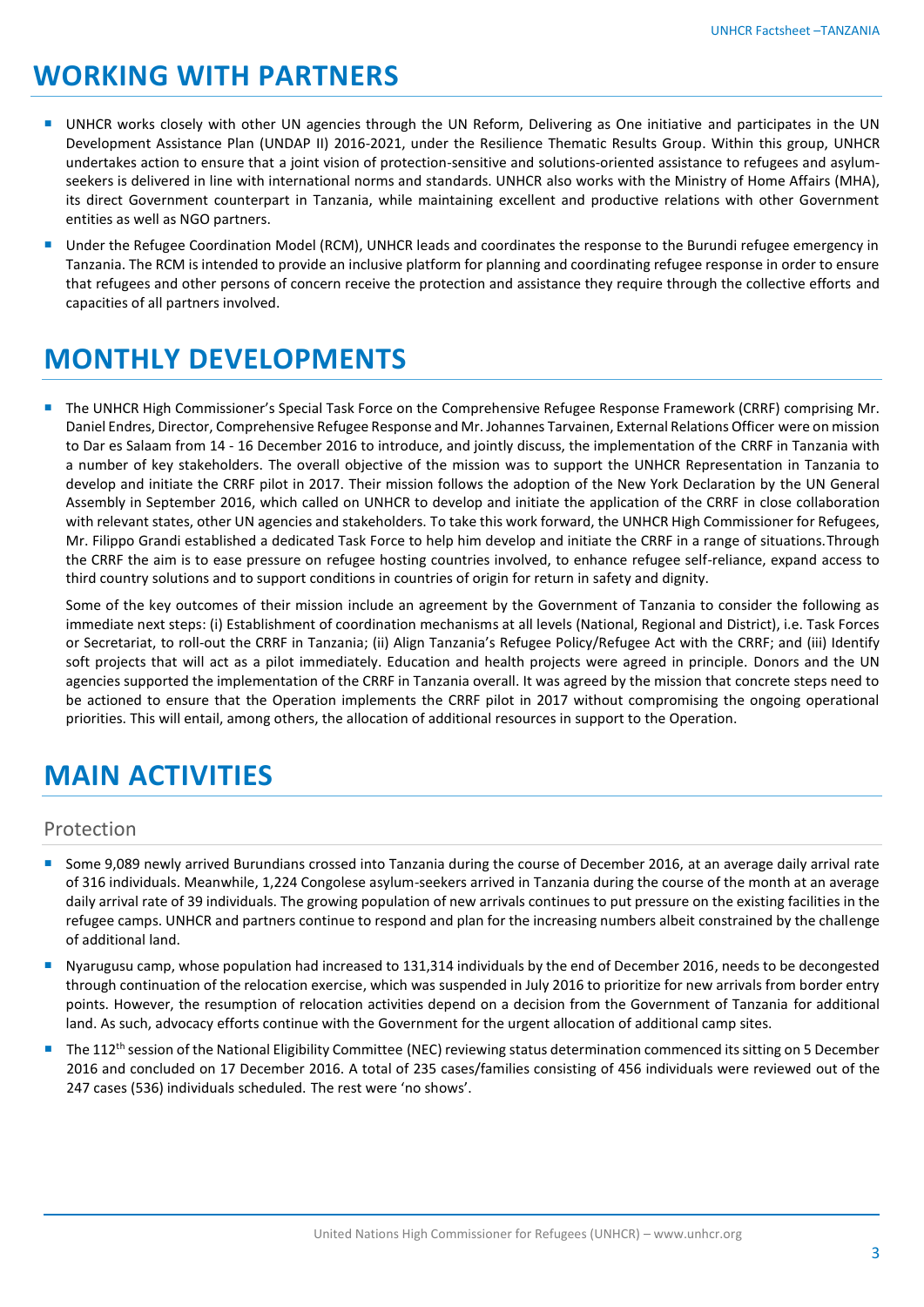#### Education

- **Preparatory activities for over 1,457 Burundian students in grade nine to sit for the national examinations are well underway. The** examinations are anticipated to be administered by the National Examination Council for Tanzania (NECTA) in either January or February 2017.
- On 27-30 December 2016, a training workshop on teaching methodologies, administration and management was conducted at the Kasulu Teaching College for 46 (9 female| 37 male) Burundian teachers from Nyarugusu and Mtendeli refugee camps. The training was facilitated by four professional teachers' tutors from Kabanga Teachers College in Kasulu district.

#### Health

- Routine preventive and curative services continued in Nyarugusu, Nduta and Mtendeli refugee camps in close collaboration with Health partners. Disease trend monitoring has shown that major infectious diseases remained below the outbreak alert threshold. Meanwhile, the bi-weekly Health and Nutrition Sector Working Group meetings continued throughout the month of December 2016.
- A specialist surgical camp was organized by International Rescue Committee (IRC) with the support of UNHCR and Donors in which approximately 80 patients with serious surgical problems, both from the refugee and host communities, benefitted from operations conducted at the Kibondo District Hospital.
- **Emergency stocks of medical supplies and equipment were procured and distributed to Nyarugusu and Mtendeli camps to mitigate** the low stock levels observed as a result of the growing number of refugees. Meanwhile, Medecins Sans Frontieres-Switzerland (MSF-CH) opened an additional health post in Nduta camp on 21 December 2016 to cater for the increasing refugee population in the camp.

### Food Security and Nutrition

 The Vitamin A and Deworming Campaign integrated with the mass Mid Upper Arm Circumference (MUAC) Campaign were conducted across all camps from 2 to 4 December 2016. The total number of children reached in the campaigns stands at 94 percent in Nyarugusu camp, 88 percent in Nduta camp and 91 percent in Mtendeli camp. The MUAC screening exercises identified that the Global Acute Malnutrition (GAM) rates in Nyarugusu, Nduta and Mtendeli camps stand at 1.3 percent, 2.4 percent and 5.9 percent respectively; well within the emergency threshold.

#### Water and Sanitation

The water provision in Mtendeli refugee camp was recorded at an average of 15 litres per person per day during December 2016. This is below the UNHCR standard of 20 litres per person per day. The challenges with water production were caused by a significant decrease in the quantity of water from the aquifer. UNHCR has engaged the Water, Sanitation and Hygiene Promotion (WASH) consultants on the matter and their feedback will be communicated to the Tanganyika Christian Refugee Services (TCRS), as the WASH partner in the camp. Meanwhile, the water distribution rate in Nduta refugee camp stands at 22.6 litres per person per day while the water distribution rate in Nyarugusu refugee camp stands at 21.8 liters per person per day.

### Shelter and Non Food Items (NFIs)

 Out of the 11,069 transitional shelters anticipated to be completed by January 2017, some 5,852 shelters have been completed and 1,730 ongoing at different stages across all the refugee camps in Kigoma region. In Nyarugusu refugee camp, 622 family tents were pitched for Congolese asylum-seekers to decongest the mass shelters.

#### Access to energy

 The draft Environment and Wellbeing Strategy has been issued for external review and comments are being awaited from the MHA Environmental Co-coordinator, the local District Natural Resources Officers, UN sister agencies and partners in the field. In addition, the first distribution of Liquefied Petroleum Gas (LPG) to refugees, as an alternative cooking fuel to firewood, was made to approximately 3,000 households in Nyarugusu Refugee Camp during the third week of December 2016. Furthermore, tree seedlings from the nurseries at the three refugee camps continue to be planted within the refugee camps and host communities.

#### Durable Solutions

#### **Resettlement**

During the reporting period a total of 168 cases consisting of 771 individuals were submitted to the USA under the Group Resettlement Program (P2) while 10 cases (38 individuals) were submitted under P1. This brings the total number of submissions since January 2016 to 1,684 cases i.e. 7,531 individuals (7,478 Congolese and 53 Burundians).